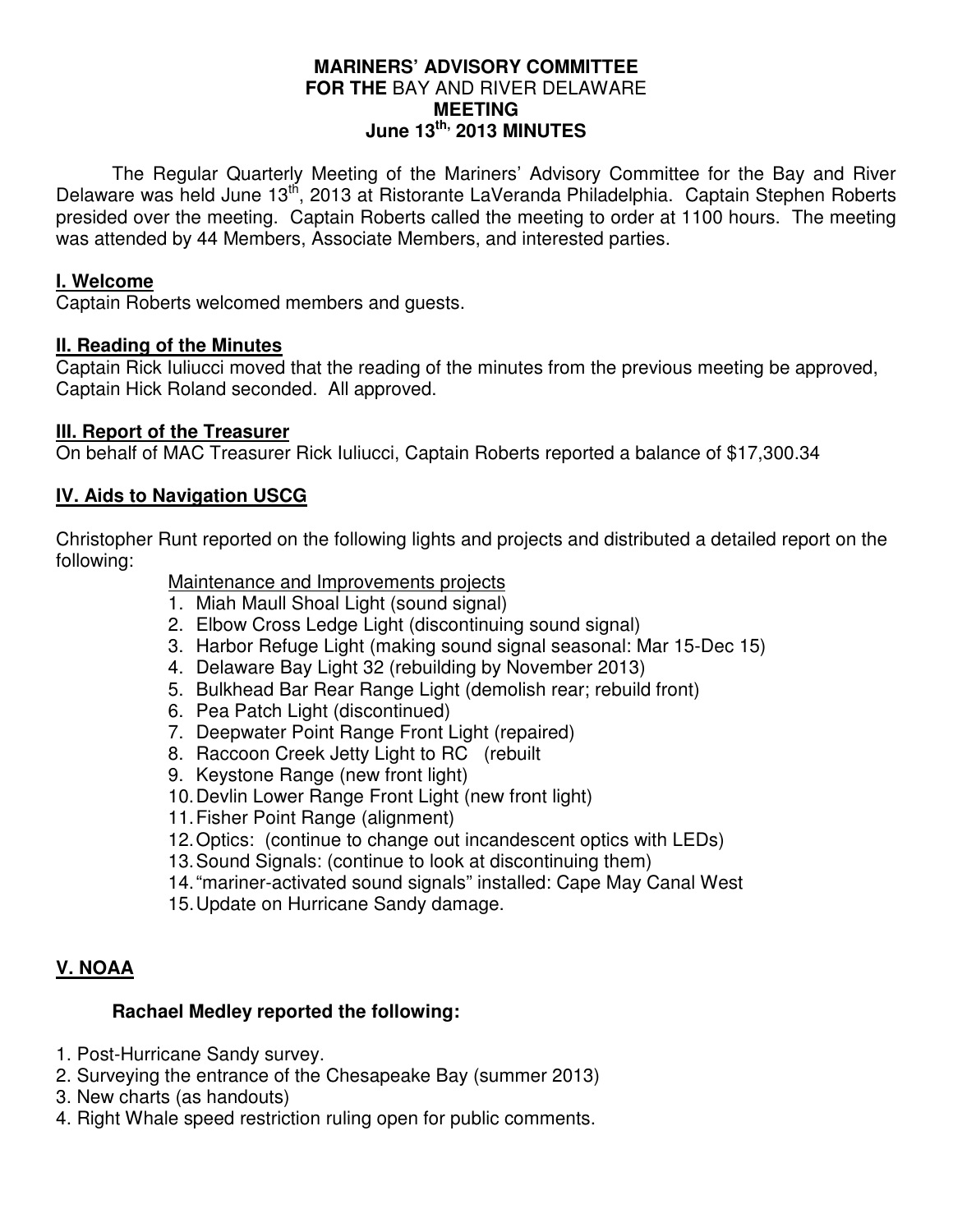## **Darren Wright reported the following:**

Thanks to the efforts of the MAC and the Maritime Exchange, PORTS funding has been secured and is being split amongst the 3 states (DE, PA, and NJ).

# **National Weather Service: Walter Drag added the following**

I have left an 800 number to report an emergency situation as it relates to weather impacting the area and navigation in general.

# **VI. Army Corps of Engineers (ACOE)**

Tim Rooney distributed his report and commented on the following: (See distribution).

- 1. Delaware River, Philadelphia to Sea & Main Channel Deepening
- 2. Wilmington Harbor
- 3. Delaware River: Philadelphia to Trenton
- 3. C&D Canal

# **VII. Sector Delaware Bay**

COTP Kathy Moore reported the following:

1. New staffing introductions

2. Hurricane season: Trying to coordinate an interactive on-line "remaining in port" check-list with east coast tugs and towing companies.

3. Various summer fireworks schedules.

## **VIII. New Business**

Captain Roberts reported on the following:

- 1. Tacony-Palmyra Bridge 2-week closure in August.
- 2. C& D air-draft
- 3. Working with ACOE, NOAA and D5 regarding the range at Horseshoe Bend to realign the center-line channel, work on the cornering and shift a couple of buoys.
- 4. Reaching out to the up-river terminal operators to join the MAC and to form a sub-committee with pilots to focus on up river issues: shoaling issues, bridge issues etc…

# **IX. Old Business**

Captain Roberts reported the following:

**The 2014 National Harbor Conference** is coming to Philadelphia in conjunction with the 50<sup>th</sup> Anniversary of the MAC in September of 2014. The MAC will be seeking fundraising and